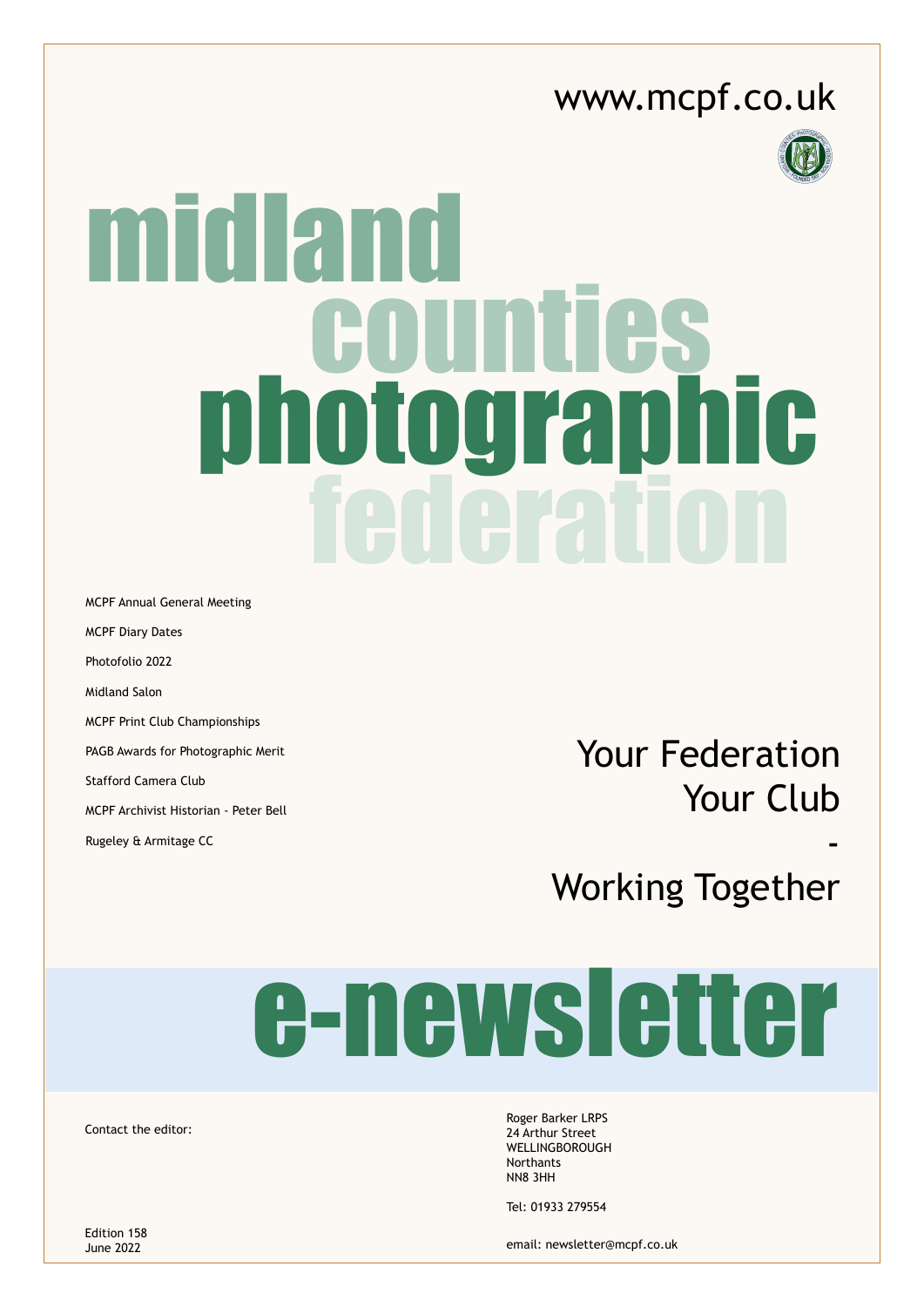



MCPF General secretary Christine Lovatt 01538 754060

Midland Counties Photographic Federation





General Secretary:

Christine Lovatt, 26 Dane Grove, Cheadle, Stoke on Trent, Staffordshire, ST101QS Tel: 01538 754060 Email: [sec@mcpf.co.uk](mailto:sec%40mcpf.co.uk?subject=)

### **ANNUAL GENERAL MEETING**

You are invited to the 115<sup>th</sup> Annual General Meeting **to take place on Saturday 11th June 2022** 

**at**

#### **The Old Schoolhouse, Churchbridge, Oldbury, West Midlands B69 2AS**

#### **The Meeting will commence at 2.00pm.**

Meeting Agenda and Minutes will be sent out to delegates prior to the event.

In order to save time at the meeting, it would be helpful if apologies and amendments to the minutes of the General Meeting held on the13th February 2022 could be sent to the Secretary in advance of the meeting.

All club members are most welcome to attend, but only delegates have the power to vote.

All the accepted Prints from Photofolio will be on display to look at and after the meeting and a short tea break there will be an

Audio Visual Presentation of the Accepted Projected Images.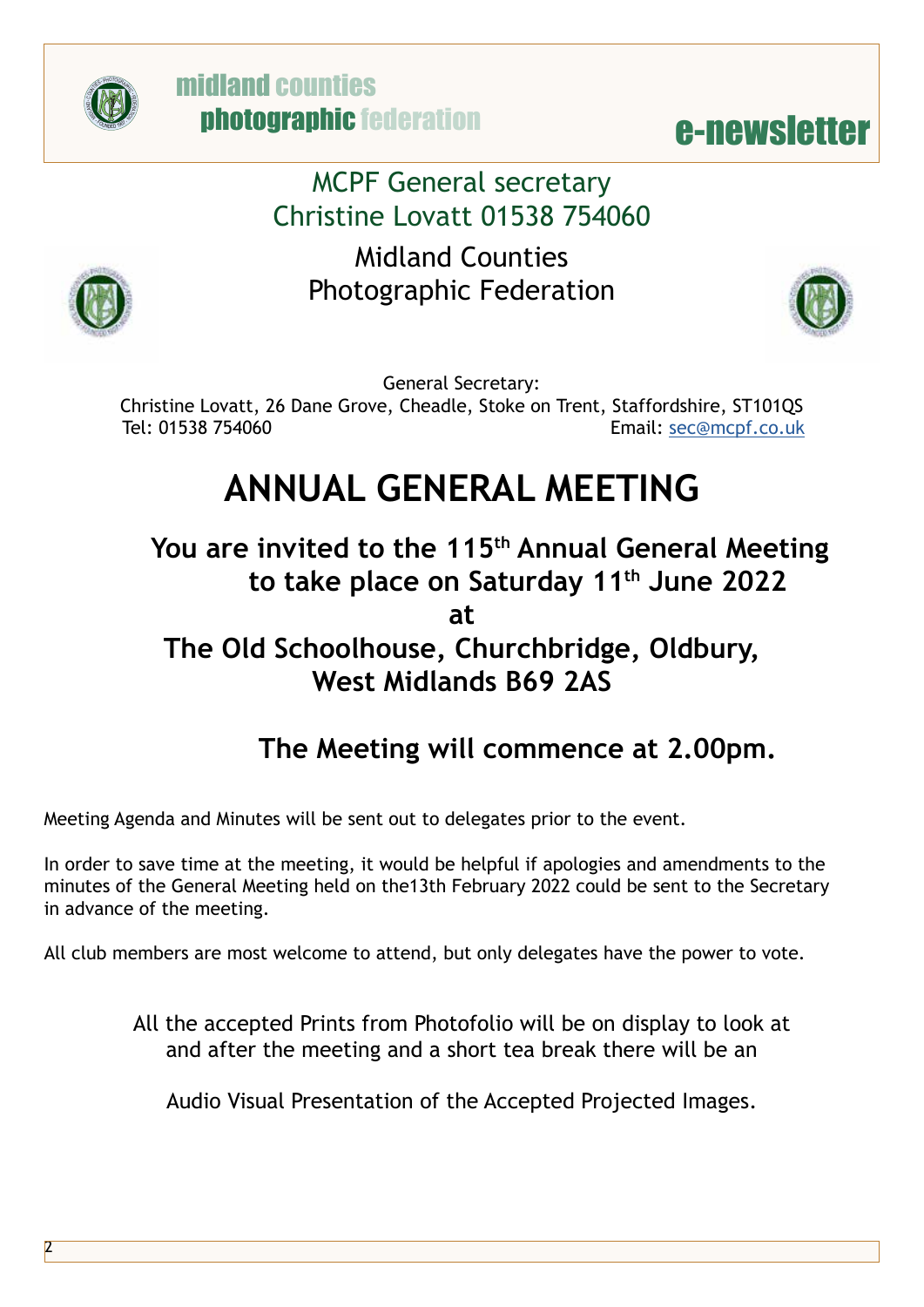



#### MCPF General secretary Christine Lovatt 01538 754060 **Diary Dates**

**June**

| Wed 8 <sup>th</sup> - Sat 11 <sup>th</sup> June<br>Contact details:<br>Venue: | <b>Photofolio Exhibition</b><br>Judith Parry. photofolio@mcpf.co.uk<br>Smethwick PS. The Old Schoolhouse, Oldbury |
|-------------------------------------------------------------------------------|-------------------------------------------------------------------------------------------------------------------|
| Sat 11 <sup>th</sup> June                                                     | <b>MCPF Council Meeting am</b>                                                                                    |
| Contact details:<br>Venue:                                                    | <b>MCPF AGM</b><br>@ 2.00 pm<br>Christine Lovatt. sec@mcpf.co.uk<br>Smethwick PS. The Old Schoolhouse. Oldbury    |
| Sat 25 <sup>th</sup> June<br>Contact details:                                 | Closing date for entries for Midlands Salon<br>Judith Parry. chairman@midland-salon.com                           |
| July                                                                          |                                                                                                                   |
| <b>Midland Salon</b><br>Contact details:                                      | Judging 8 <sup>th</sup> -10 <sup>th</sup> July<br>Judith Parry. chairman@midland-salon.com                        |
| August                                                                        |                                                                                                                   |
| <b>Midland Salon</b><br>Contact details:                                      | Exhibition open 13 <sup>th</sup> August-21 <sup>st</sup> August 2022<br>Judith Parry. chairman@midland-salon.com  |
| September                                                                     |                                                                                                                   |
| Sat 24th Sept                                                                 | <b>MCPF Council Meeting am</b>                                                                                    |
| Contact details:                                                              | <b>MCPF General Meeting pm</b><br>Christine Lovatt. sec@mcpf.co.uk                                                |

Venue: Smethwick PS. The Old Schoolhouse, Oldbury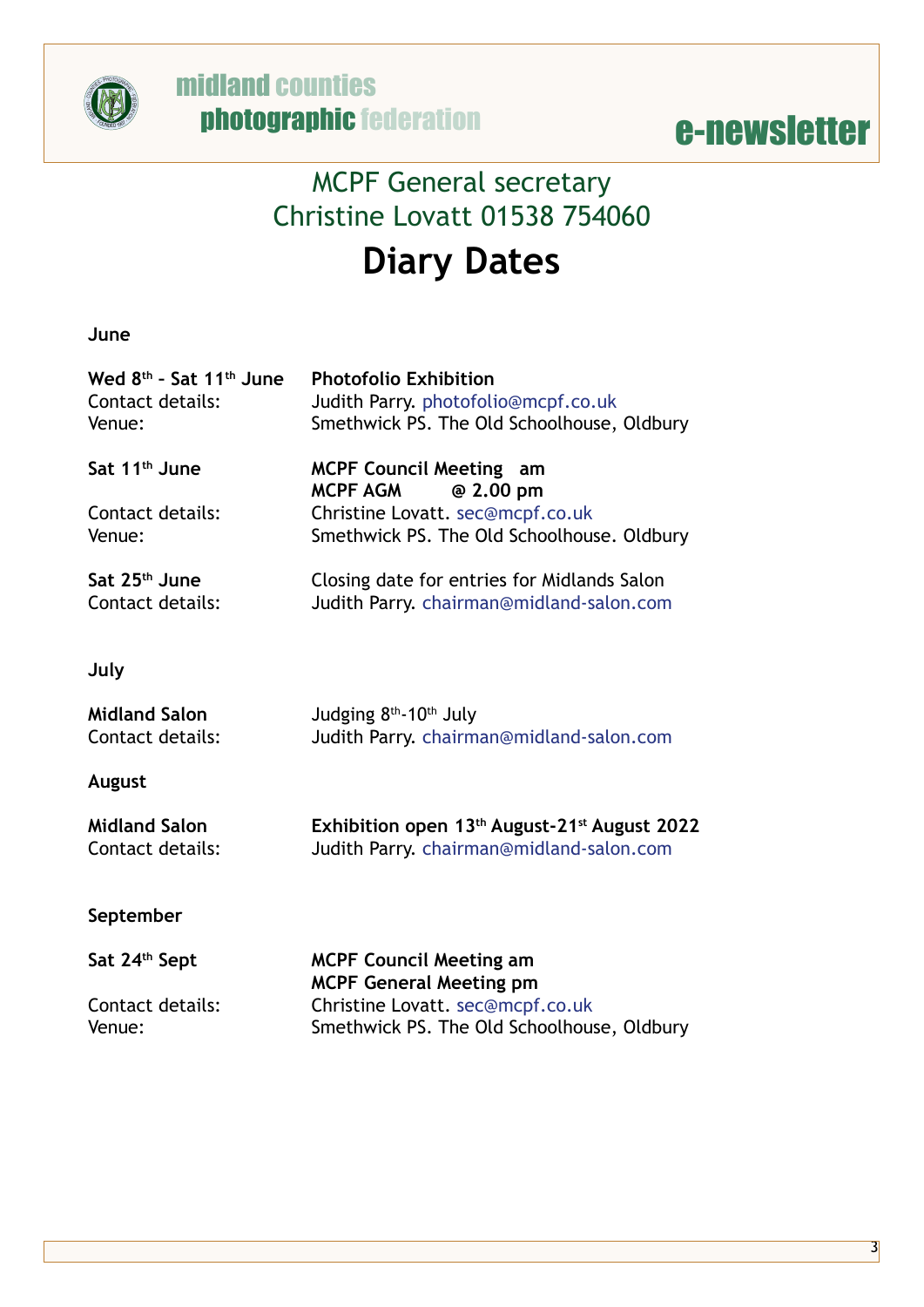

4

#### midland counties photographic federation



### **MCPF PHOTOFOLIO 2022**

Organised on behalf of the MCPF by

**SMETHWICK PHOTOGRAPHIC SOCIETY THE EXHIBITION WILL BE SHOWN AT THE OLD SCHOOL HOUSE CHURCHBRIDGE OLDBURY**

**OFFICIAL OPENING & AWARD PRESENTATION BY THE MCPF PRESIDENT Graham Walton DPAGB**

> **Wednesday 8th June at 8pm Doors Open 7pm**

**Also Open on Thursday 9th June 8pm Doors Open 7pm**

#### **Exhibition NOT OPEN ON Friday 10th JUNE**

**SPECIAL SHOWING – Saturday11th June for MCPF AGM Delegates**

**ALL ACCEPTED PRINTS WILL BE ON DISPLAY PLUS, AN AUDIO -VISUAL PRESENTATION OF ALL OF THE ACCEPTED PROJECTED IMAGES**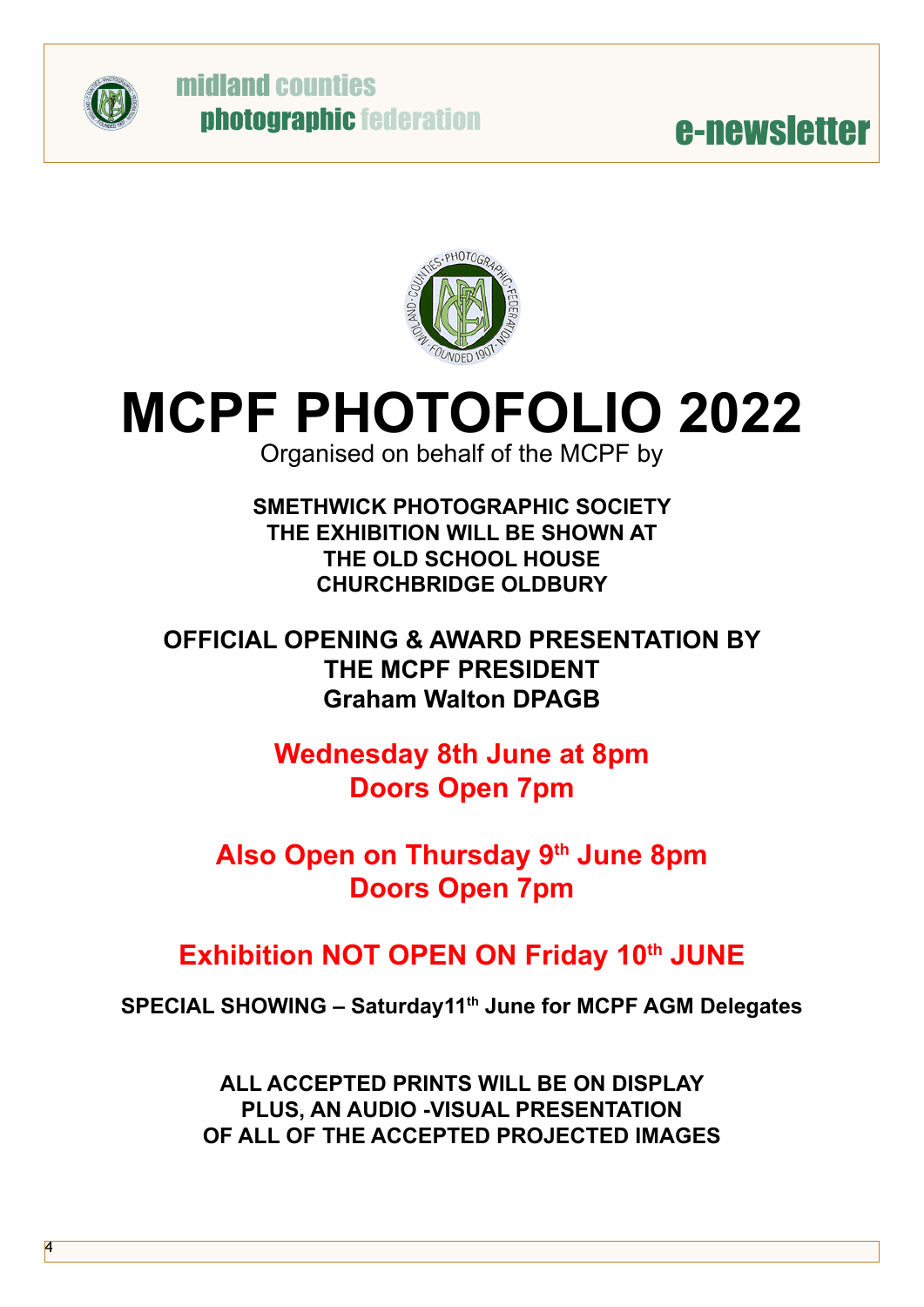

### **THE 73rd MIDLAND SALON**

ORGANISED BY THE MIDLAND COUNTIES PHOTOGRAPHIC FEDERATION PSA, FIAP, GPU & PAGB PATRONAGE

### ON LINE ENTRY SYSTEM IS NOW OPEN [www.midland-salon.com](https://www.midland-salon.com)

### CLOSING DATE 25th JUNE 2022 PRINTS ARE BACK Prints can be forwarded to the Welsh International

Then onto Smethwick International and Southampton International

> 5 SECTIONS: OPEN MONOCHROME PRINTS OPEN COLOUR PRINTS OPEN COLOUR PROJECTED IMAGES OPEN MONOCHROME PROJECTED IMAGES NATURE PROJECTED IMAGES SCAPES PROJECTED IMAGES

> > FULL RULES ON WEBSITE

LOW ENTRY FEES ONLY PAY FOR SECTIONS YOU ENTER A4 72 PAGE COLOUR CATALOGUE TO ALL ENTRANTS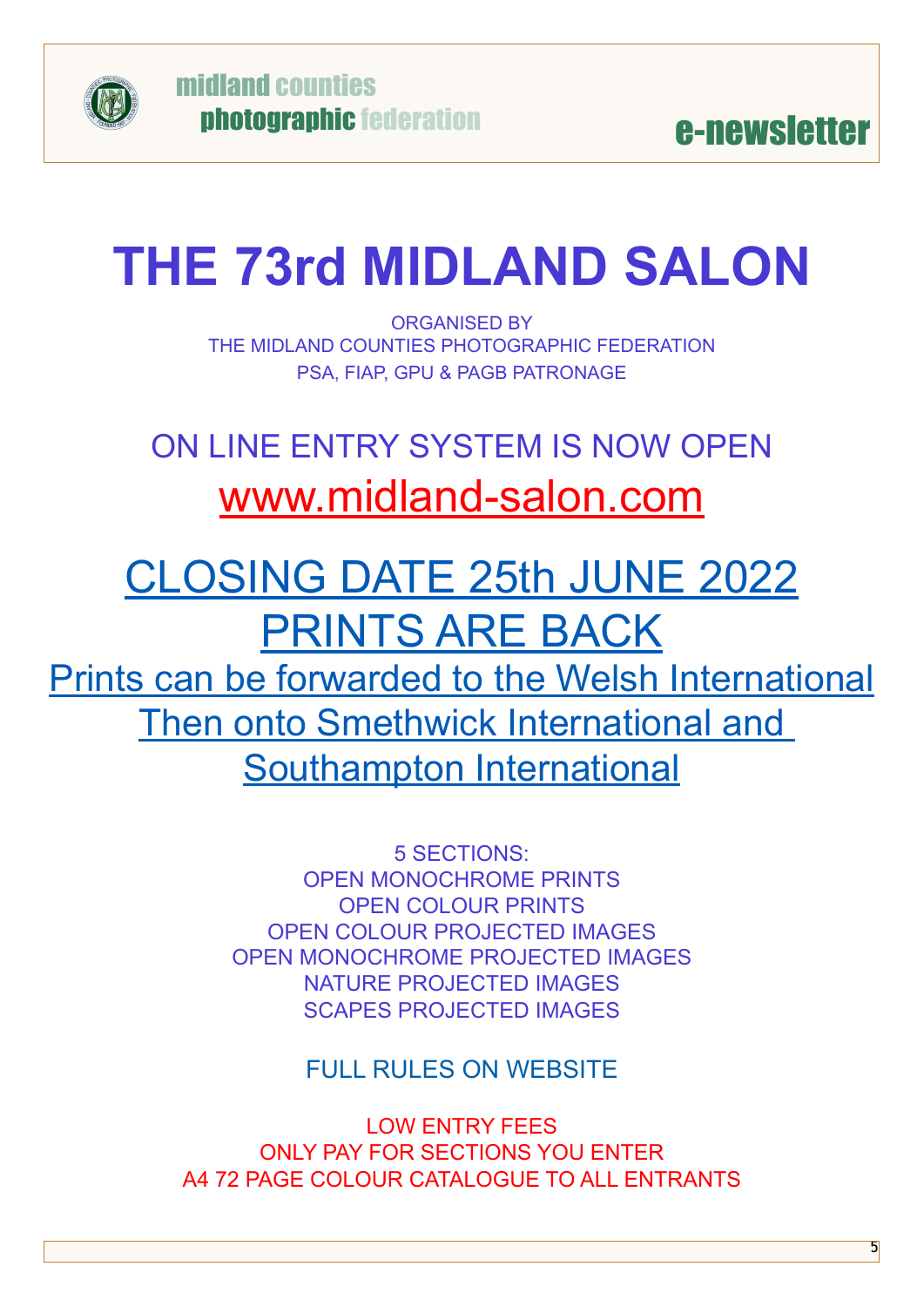



#### MCPF Club Championships Alan Lovatt

#### MCPF 2022 Print Championships

The 2022 Print Championship was held on Sunday 22nd May at The Priory Centre, Stretton, Burton on Trent where 14 clubs took part.

We must thank our three judges Dave Coates MPAGB, EFIAP/p, ESFIAP, HonPAGB, Richard Spurdens EFIAP/p, DPAGB, BPE4 and Erica Oram CPAGB, AFIAP, BPE3 who did an excellent job on the day.

The results are as follows :-

| Club                                 | Round 1 | Round <sub>2</sub> |
|--------------------------------------|---------|--------------------|
| Arden Photo Group                    | 183     | 132                |
| Smethwick Photographic Society       | 184     | 127                |
| Chapter 6                            | 184     | 126                |
| Wrekin Arts Photographic Club        | 182     | 119                |
| <b>Cannock Photographic Society</b>  | 176     | 117                |
| <b>Stafford Photographic Society</b> | 175     | 113                |
| Leamington Spa Photographic Soc      | 164     | 112                |
| Lichfield Camera Club                | 164     | 110                |
| Stourport Camera Club                | 158     |                    |
| Dunchurch Photo Society              | 153     |                    |
| <b>Wolverhampton Photo Society</b>   | 158     |                    |
| <b>Duston Camera Club</b>            | 162     |                    |
| <b>Burton Photographic Society</b>   | 163     |                    |
| Gloucester Camera Club               | 158     |                    |

Best Monochrome Print: Night Flight Roger Evans Wrekin Arts PC

Best Colour Print: Silver Studded Blues Paired John Phillips Stafford PS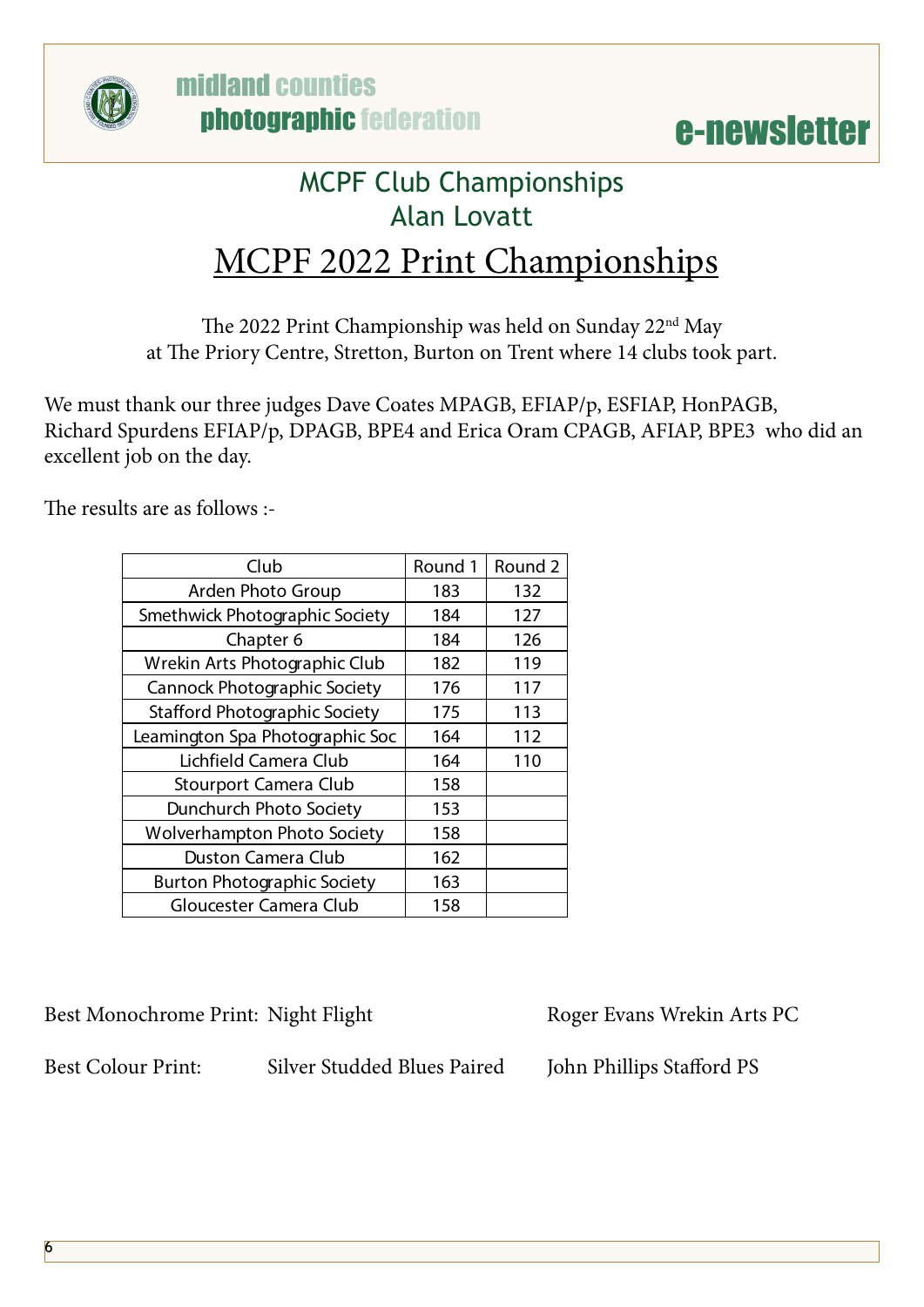

# **@** midland counties<br>
photographic federation<br> **e-newsletter**

#### MCPF Club Championships Alan Lovatt

| Judges Medals:           | Mono                            |                          |
|--------------------------|---------------------------------|--------------------------|
| David Coates:            | Balance                         | Paul Hassell Arden PG    |
| Erica Oram:              | Cropped and half Cropped        | Peter Campion Chapter 6  |
| <b>Richard Spurdens:</b> | <b>Arctic Fox Hunting Voles</b> | Michael Windle Chapter 6 |
|                          |                                 |                          |

| Judges Medals:           | Colour         |                          |
|--------------------------|----------------|--------------------------|
| David Coates:            | Angels Bonnets | David Myles Smethwick PS |
| Erica Oram:              | Fish Supper    | Tony Stamp Cannock PS    |
| <b>Richard Spurdens:</b> | My first Gig   | Paul Jay Chapter 6       |

Clubs to represent MCPF at 2022 PAGB Inter-Club Print Championships :- Arden PG and Smethwick PS qualify from 2021 PAGB Print Championships. Chapter 6 and Wrekin Arts PC qualify from 2022 MCPF Print Championships

The 2023 PDI and Print Championships will revert back to its usual one day format and will be held at the Braunstone Civic Centre on Saturday 22nd April 2023.

I would like to thank the members of Burton on Trent Photographic Society for hosting the event and providing tea, coffee and cake throughout the event and also the members of the MCPF Council for their assistance throughout the Championships.

Alan Lovatt MCPF Club Competition Secretary.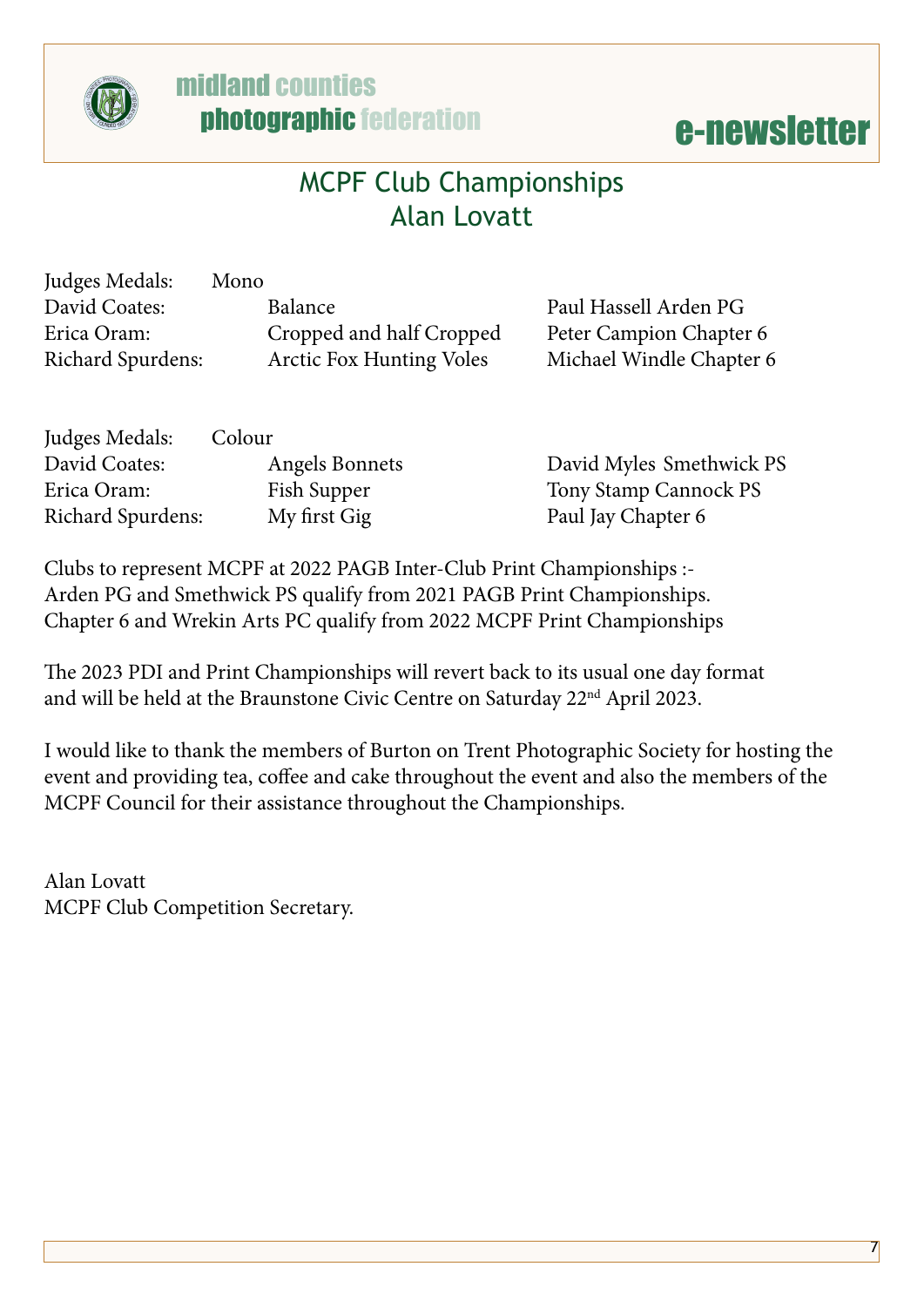

midland counties photographic federation

e-newsletter

#### PAGB Awards for Photographic Merit Alan Lovatt

#### PAGB Awards for Photographic Merit

The President, Officers and Members of the Federation Council sent their congratulations to

Steve Reeves LRPS who successfully gained the CPAGB/av award

at the recent on-line Adjudication for Audio-Visual entrants.

Anyone wishing to apply for a PAGB Award for Photographic Merit

can find full details on the MCPF website

or by contacting Alan Lovatt at [apmsecretary@mcpf.co.uk](mailto:apmsecretary@mcpf.co.uk)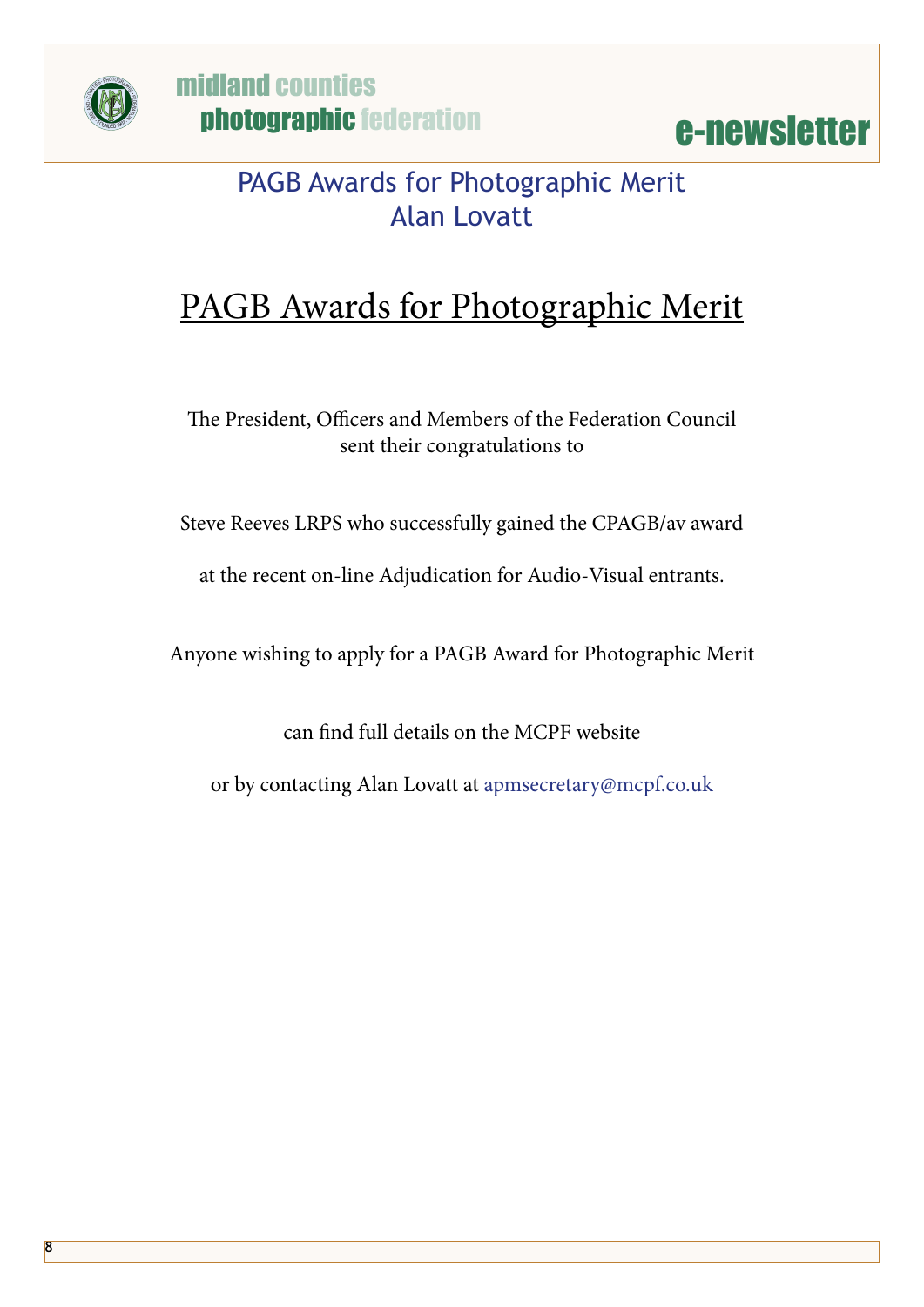

# **@** midland counties<br>
photographic federation<br> **e-newsletter**



#### Stafford Camera Club

Stafford Camera Club we're delighted to the success of its members in this years MCPF Midphot exhibition.

This includes a special mention to one of our members Matt Hoar.

Matt has been doing photography on and off for the last couple of years and entered Midphot for the first time this year, out of the 16 photos entered, he received 10 acceptances, 1 highly commended and a Silver Medal for his photo Into the Night.





We asked Matt about this and he said;

"I was extremely proud to have received this result, I would like to thank Stafford Camera Club for their help and support, they have been an extremely friendly club since I joined and really care about helping and supporting all members to grow, improve and thrive."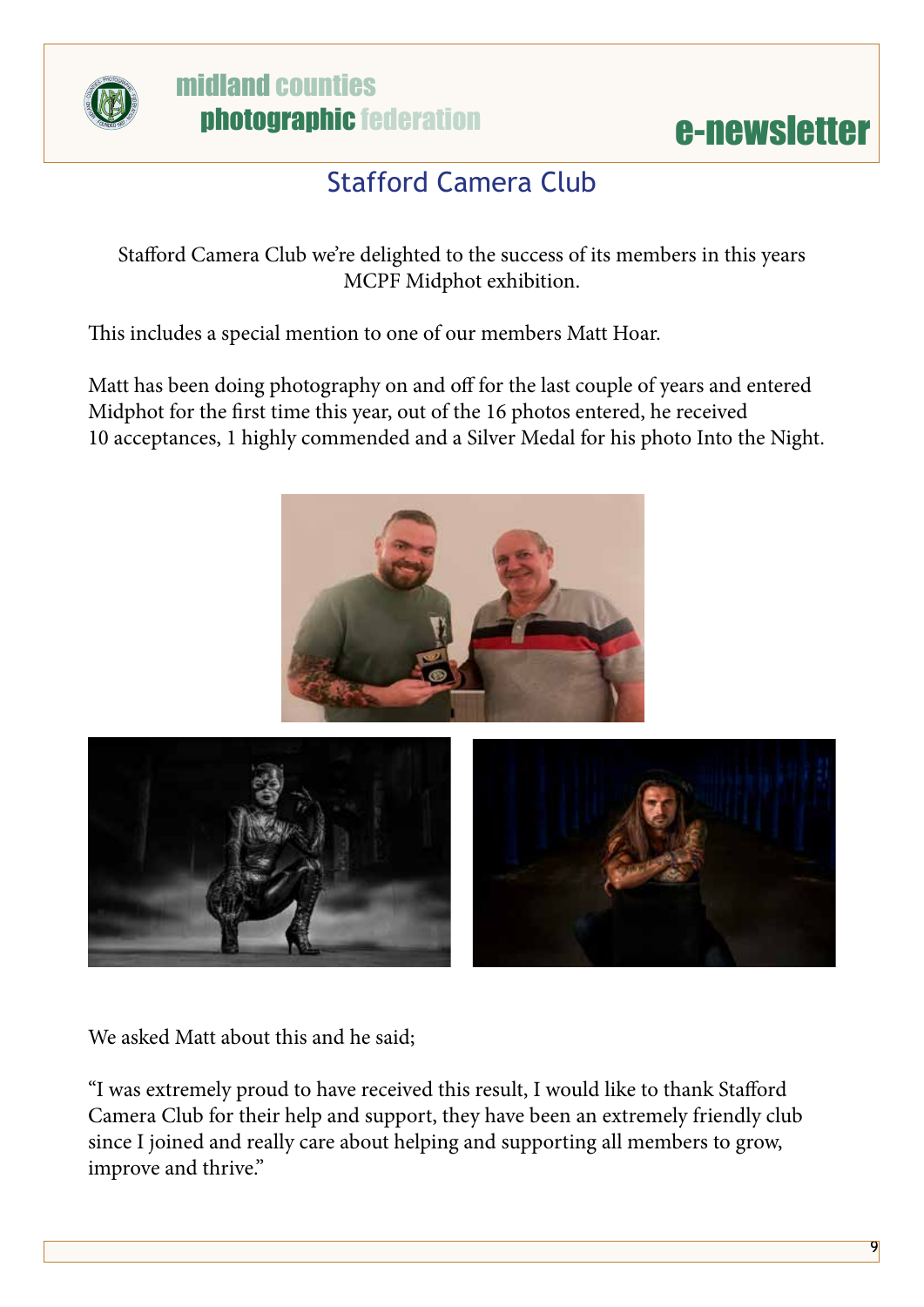

#### e-newsletter

#### MCPF Archivist & Historian Dr David Moore EFIAP MPAGB BPE5

#### Peter Bell 'My Camera and Me'

From an early age, Peter had always been interested in old photographs, first from the results his parents had taken of his sisters and him with a Box Brownie camera. However, the first camera he owned was in 1955, an early Kodak 35mm camera for a tour of Europe with three pals. In the 1970's and 1980's he went on many cricket tours as an umpire, taking hundreds of photographs of the players social entertainment and action pictures, when not officiating, using a Pentax ME Super camera. In the spring of 1984, he was approached by a feature writer who had a weekly column about midland club cricket in a national newspaper "The Club Cricket" to join him by being the photographer for games he would write about. Peter would be paid £10 for every portrait photograph the paper used and £20 for a team picture. Unfortunately, by the end of that cricket season with some 25 photographs published in the newspaper, the paper folded going into liquidation and his £300 windfall never materialised.

In 1982-83, Peter had attended a twelve-month night school course on photography, with classroom lectures very Tuesday, on such topics on how cameras work, speed time and focal length and so on. The course also covered practical sessions, both indoors and out in the town. So, in 1984, he was persuaded to join the Sutton Coldfield Photographic Society by a likeminded cricketing colleague to see what other photographers were doing with their cameras. The Society met on a Tuesday evening at the Friends' Meeting House, his interests then covered every type of photography but it gradually moved into Natural History where the Society had a number of Nature Photographers, in particular Barry Taylor FRPS, who held a Friday nature evenings at his home. This gave a number of like-minded Society members, the opportunity to view and criticise with appropriate advice their nature photographic work.

In 1984 the Society's representative, Murry Williams on the MCPF resigned and Peter agreed to go to their quarterly and annual meetings and be the collator of the Society's print and slide entries to any societies open competition and exhibition. Some 18 months later, Diane Atkins resigned from the MCPF Council and Peter put his name forward at their AGM and was elected, on to the Council in 1986. At the same time, he had become very involved with the Sutton Coldfield Society, with his new dark room that contained a considerable amount of equipment, for printing in colour including Cibachrome and Monochrome.

During his early years with the Sutton Coldfield Society, Peter became a very active member in the Natural History section with his first acceptance in MidPhot 84 with a colour print of a Barn Owl, although he was now producing a considerable number of colour prints in his dark room but with very little success within the Society's merit competitions that was until he switched to Cibachrome in 1984 and was highly commended with a set of five 20 x 16 colour prints of the Lichfield, firework display in MidPhot 84, which he had reproduced as drink table mats for Christmas gifts for his family and friends.

His Mother had died in September 1979 and left him a considerable sum of money so he purchased a Bronica camera with a variety of lenses, including a 400 mm lens which required its own tripod due to its length and weight. In 1985, he visited his family in Vancouver and travelled through the Rockies photographing everything he saw, and in 1986 he was awarded an Associate of the Royal Photographic Society, with a set of transparencies slides in nature taken in his travels through British Columbia, Canada, of Birds, Mammals and Wild Flowers. He was always very grateful to Tony Wharton FRPS, AFIAP for the help and advice he gave him in Competitions and won the top Society award in 1990, the John Frost solid Silver Candelabra which was based on a points system. He had won a total of 7 Silver spoons, starting in 1987 through to 1990.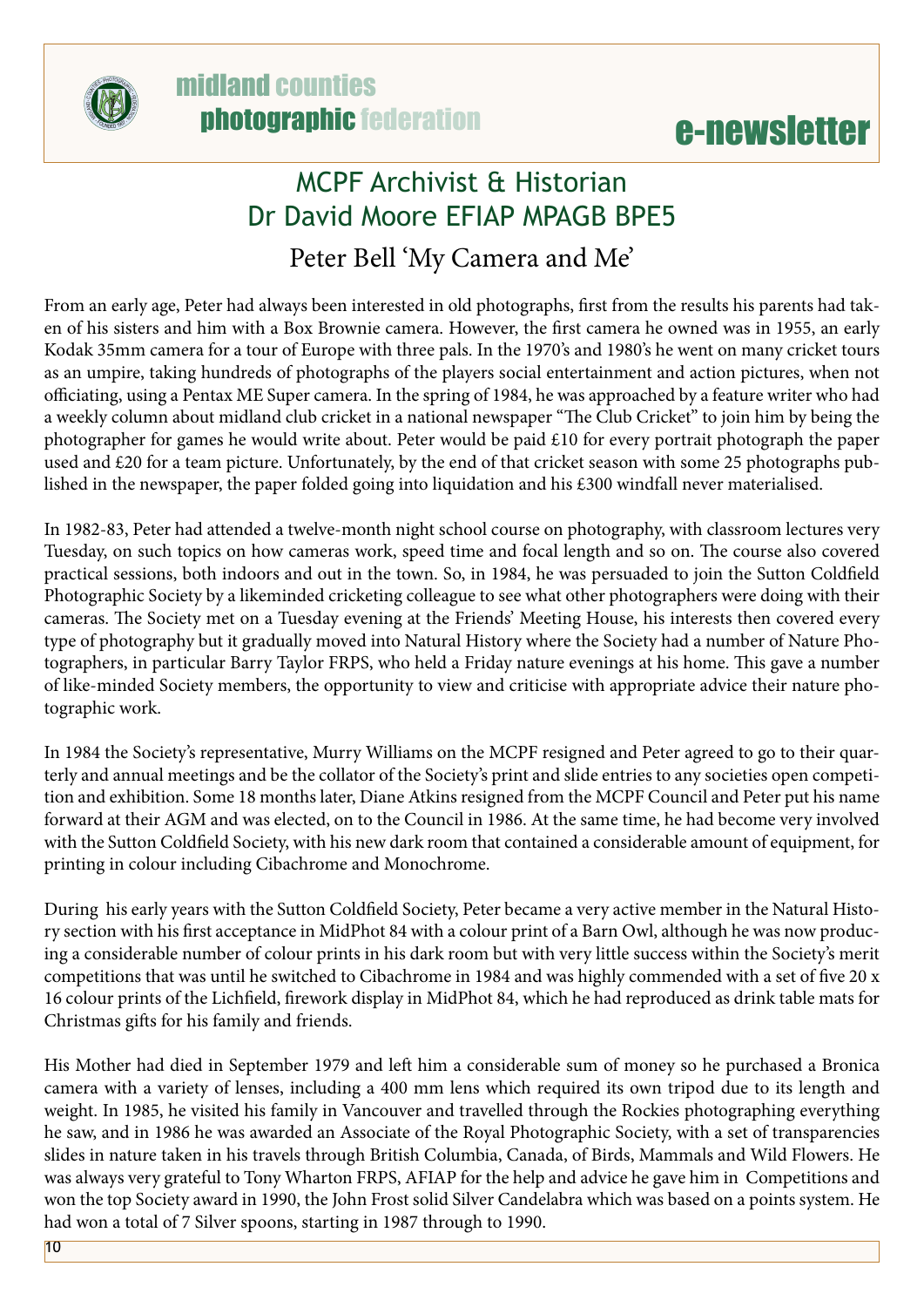

#### **example in the Universe Counties**<br>
E-newsletter midland counties photographic federation

#### MCPF Archivist & Historian Dr David Moore EFIAP MPAGB BPE5



A pair of Shag at their nest on Craigleith, North Berwick, Scotland.

There was a funny side to one of his many visits to British Columbia which was the sighting of a Barn Owl perched on a stump some 150 yards away, so out came the Bronica, tripod and 400 mm lens only to find it was a wood carving of the owl standing on a post.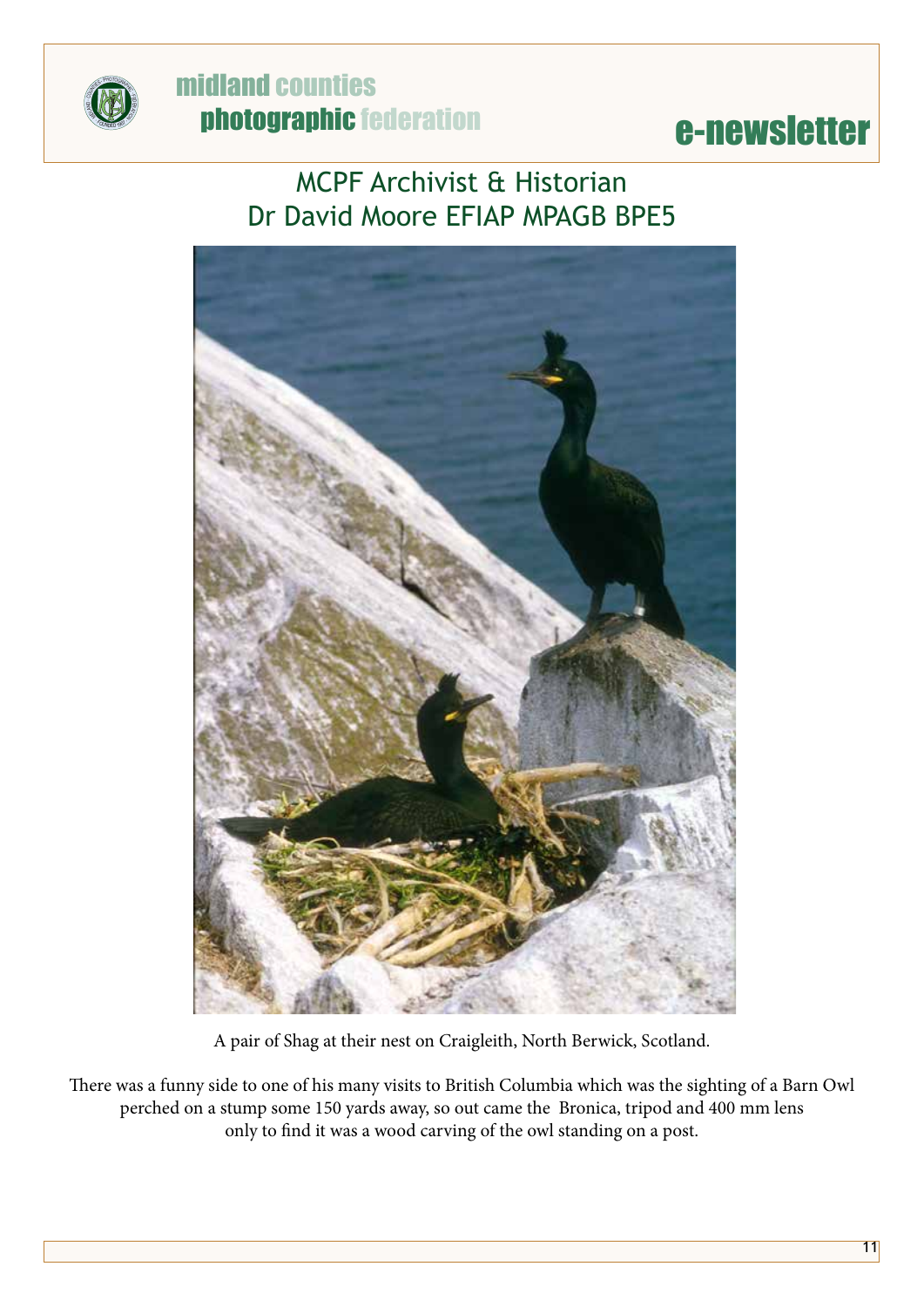

#### midland counties photographic federation

#### e-newsletter

#### MCPF Archivist & Historian Dr David Moore EFIAP MPAGB BPE5

Peter had an opportunity, in his profession, as an industrial chemist to visit, on behalf of the CEGB one of the NCB's coal mines due to discrepancies in their analysis of coal supplied to Hams Hall Power Station. This resulted in him having an opportunity to go underground with a small none flash camera and take a few transparencies, but the quality was poor, so he printed them in black and white so they were negative prints looking more like an x-ray. Around that time Jessops had introduced "Colorvir", a process that allowed the black silver salt to be replaced with a colour salt and the clear and grey areas become toned with a selected colour toner and the none silver areas to be coloured. The final effect depends on the timing and density of the grey to white areas picking up a little of both chemical reactions. The process was ideal for his negative prints, which resulted in him producing a panel of five 20 x 16 inches prints which won the MidPhot Whinnerah Plaque as the "Working Miner". The centre photograph was selected by the MCPF and entered into the PAGB competition as "Davy and his Lamp" and became part of the PAGB's travelling portfolio around the country over a 12-month period. Peter then put together a demonstration lecture that highlighted "Colorvir" and following a meeting with a Mr Cartwright of Jessops the company sponsored him and he became a lecturer within the MCPF in 1986.

Peter was elected President of the Sutton Coldfield Photographic Society at their May 1987 AGM and immediately started the "Presidents Day" with a visit to the Crich Tramway Museum on a very sunny day. During the afternoon they visited Cromford Mills so the members had plenty of opportunities to take some interesting pictures at the museum and the mills working wheel. He also organised four Sunday morning walks during the summer months although on one occasion the members were forced to shelter under the railway bridge in Sutton Park, due to a very heavy storm. This is where Peter first got to know a lady called Sue, who later became his wife. Another of these walks was lead by Barry Taylor FRPS, to a meadow surrounded by a wood in the Kidderminster, area where there was plenty of opportunity to take photographs.

At the annual MidPhot exhibition in 1988, Peter was host to the Lord Mayor of Birmingham, which was followed by a lavish party that he provided in the Town Hall for all those involved in the exhibition. This was one of the traditional requirements of every President because it was a way of rewarding the members for the amount of work involved in turning the Town Hall into an exhibition area. Members had to remove everything out of the premises and transfer equipment from the Friends Meeting House and various members homes.

By 1988 Peter was a well-established council member on the Midland Federation Council and as Jan Taylor was stepping down as Seminar Secretary, something he had considerable experience with AMOCO, his employer, so he volunteered and was duly elected. The seminars had been experiencing great difficulties and needed a change in style and presentation. He approached the Pilkington Glass Company in St Helens, whom he had supplied on behalf of AMOCO with Fuels by rail and met their Corporative Manager, Mr Stevens and he agreed to give the Federation a little sponsorship. He was provided with a 100 clipboards, pens and pencils and two tickets for the Pilkington Rugby Cup Final for a raffle, tickets to be sold only at the event which was held at Burton PS in their club house. With help from Terry Chapman, ARPS DPAGB APAGB ESFIAP, a Past President of the Alliance, he wrote to a number of highly respected international photographers, whose work was considered outstanding. Without doubt it was a slick event with Peter using a lectern to introduce, thank speakers and running the event in the same manner that he had used for his previous employer. The raffle of the Cup Final tickets was very well supported, so the Federation ended the day with a slight profit taking into account the speakers expenses on what turned out to be a well organised event.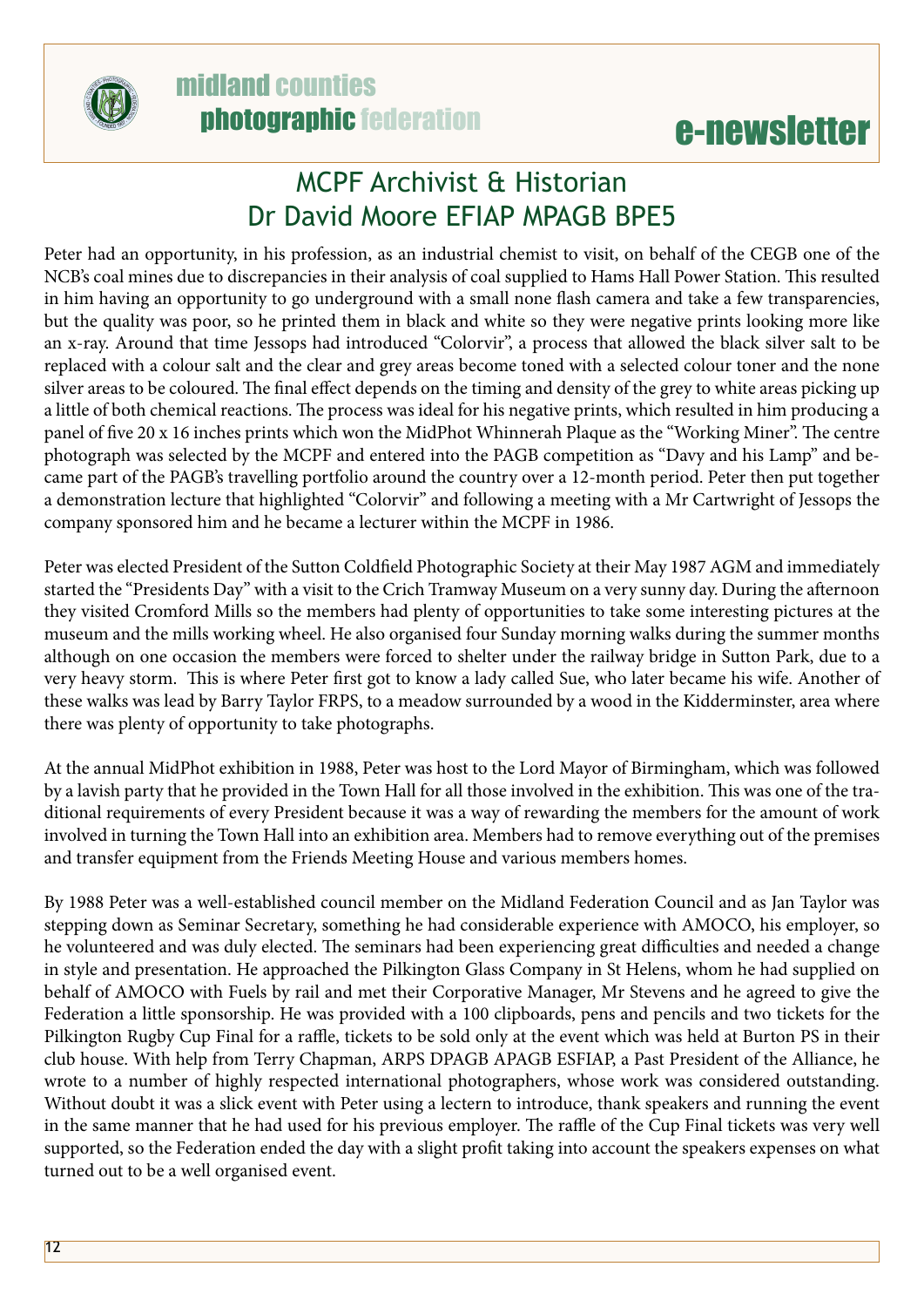

#### **example in the Universe Counties**<br>
E-newsletter midland counties photographic federation

#### MCPF Archivist & Historian Dr David Moore EFIAP MPAGB BPE5



The Lord Mayor of Birmingham with Peter opening MidPhot 88

 In 1991, Peter was appointed by the Federation as a judge in both Nature and Pictorial sections for both prints and slides.

He also joined the Smethwick Photographic Society as an interested member but in competitions, he always competed for the Sutton Coldfield Society.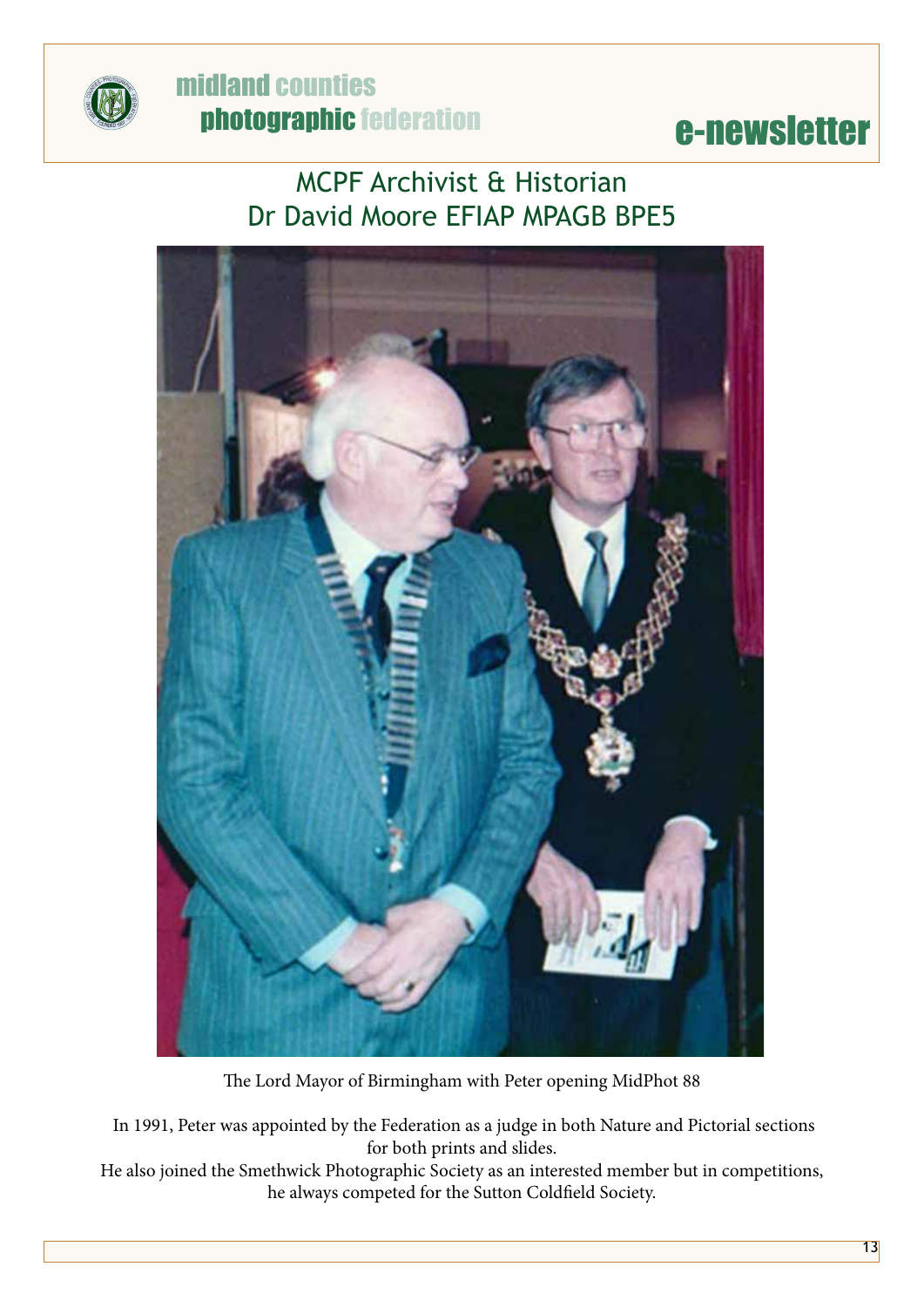

#### midland counties photographic federation

#### e-newsletter

#### MCPF Archivist & Historian Dr David Moore EFIAP MPAGB BPE5

One of the things Peter enjoyed most on Council was the camaraderie, especially when preparing and sorting entries for judging and the hanging of prints at MidPhot, the Midland Salon and Photofolio exhibitions, in particular working with Ron Hughes LRPS CPAGB and John Leadbeater ARPS MPAGB APAGB AFIAP. Incidentally, during the sorting of slides at John's home Peter became aware that they had both served in the Royal Air Force at RAF Hemswell, for a short period of time together.

The Roll of Honour was inaugurated in 1996 to mark outstanding service to the Midland Federation and Peter was added to the role in 1998 for his work in running the Seminars and other activities on behalf of the Federation since joining the Council some twelve years earlier.



Peter R. G. Bell, ARPS, President of MCPF 2000 to 2002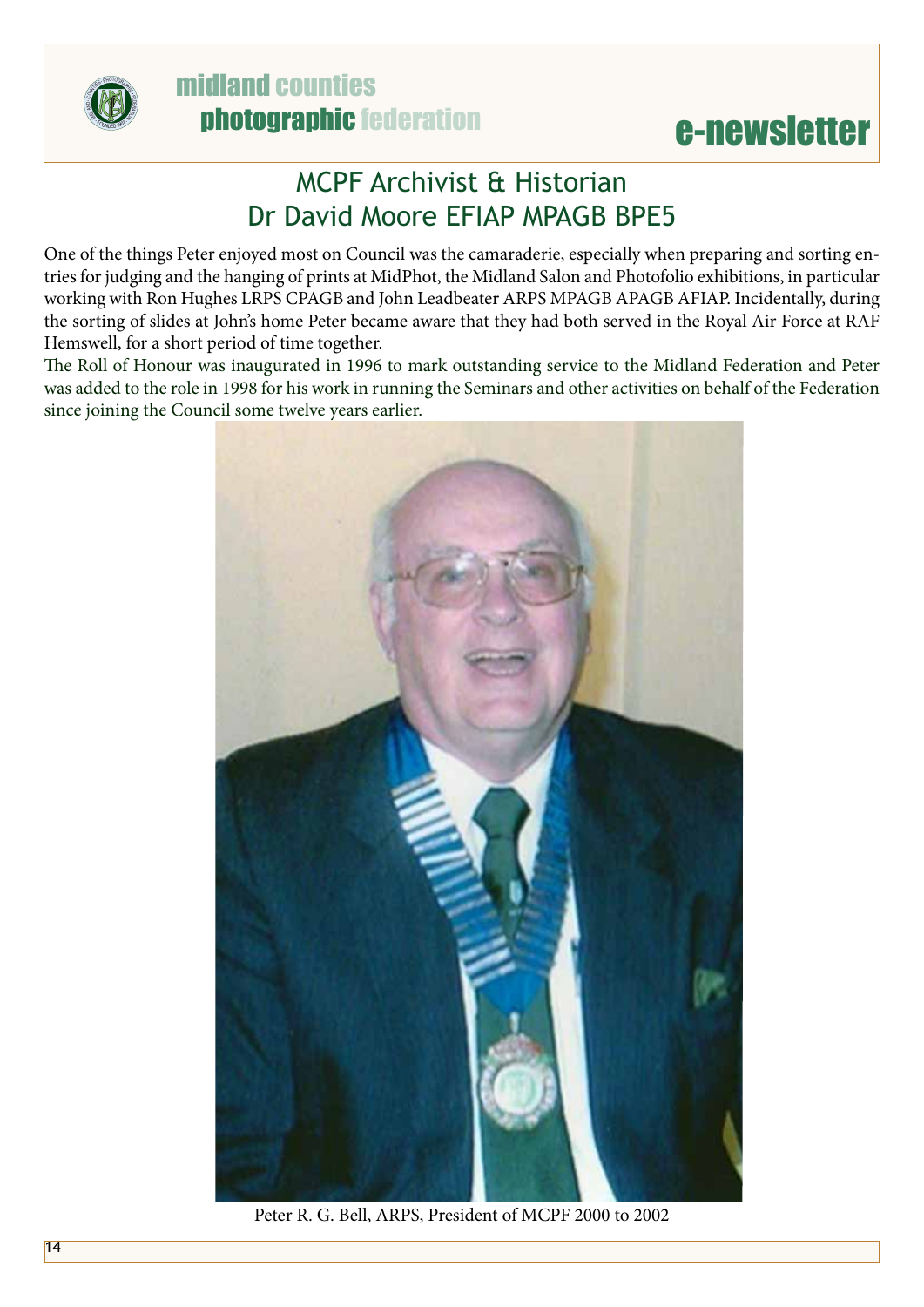



#### MCPF Archivist & Historian Dr David Moore EFIAP MPAGB BPE5

At the Ninety-Third Annual General Meeting hosted by Smethwick Photographic Society at their new clubrooms at the Old Schoolhouse on Saturday 3<sup>rd</sup> June 2000 Peter was elected as the Midland Federation President to serve for a two year period. It is never a great prospect for any President to have the General Secretary resigning during their term in office. However, this was the case since at the same meeting Wendy Outram, LRPS APAGB resigned as the General Secretary after a period of many years distinguish service. Although Mary Jenkins who had been Minutes Secretary since 1997, volunteered and was duly elected as General Secretary. In 2001 he invited the PAGB President, Jane Black to officially open MidPhot 2001 and the following year opened MidPhot 2002, which was now held at the Smethwick PS headquarters.

Following the sudden death of Terry Chapman, ARPS DPAGB ESFIAP HonAPAGB on February 27<sup>th</sup> 2001 Peter was asked by Council if he could put forward an idea of a trophy in memory of Terry. With the aid of a local silversmith, Hamilton Gabb and the advice of Council, Hamilton and Peter designed a solid silver trophy, based on a photograph Peter had taken of a group of trees up on the hill close to the jamboree site in Sutton Coldfield Park. Council approved the conception and the trophy was produced with Geoff Lowe APAGB, a past President producing the special box to store the trophy. The trophy was for the best print in the MCPF Championship and was first awarded 2004.



The photograph taken by John Ruffell APAGB shows the past Presidents and serving President who had attended the dinner to celebrate the 100 year history of the Federation

#### From left to right:

Geoff Lowe (1990-92), Neville Jackson (1972-73), Wendy Outram (2004-2006), Roger Parry (1996-1998), Centenary President, Judith Parry (2002-2004), Peter Brown (1988-1990), and Peter Bell (2000-2002).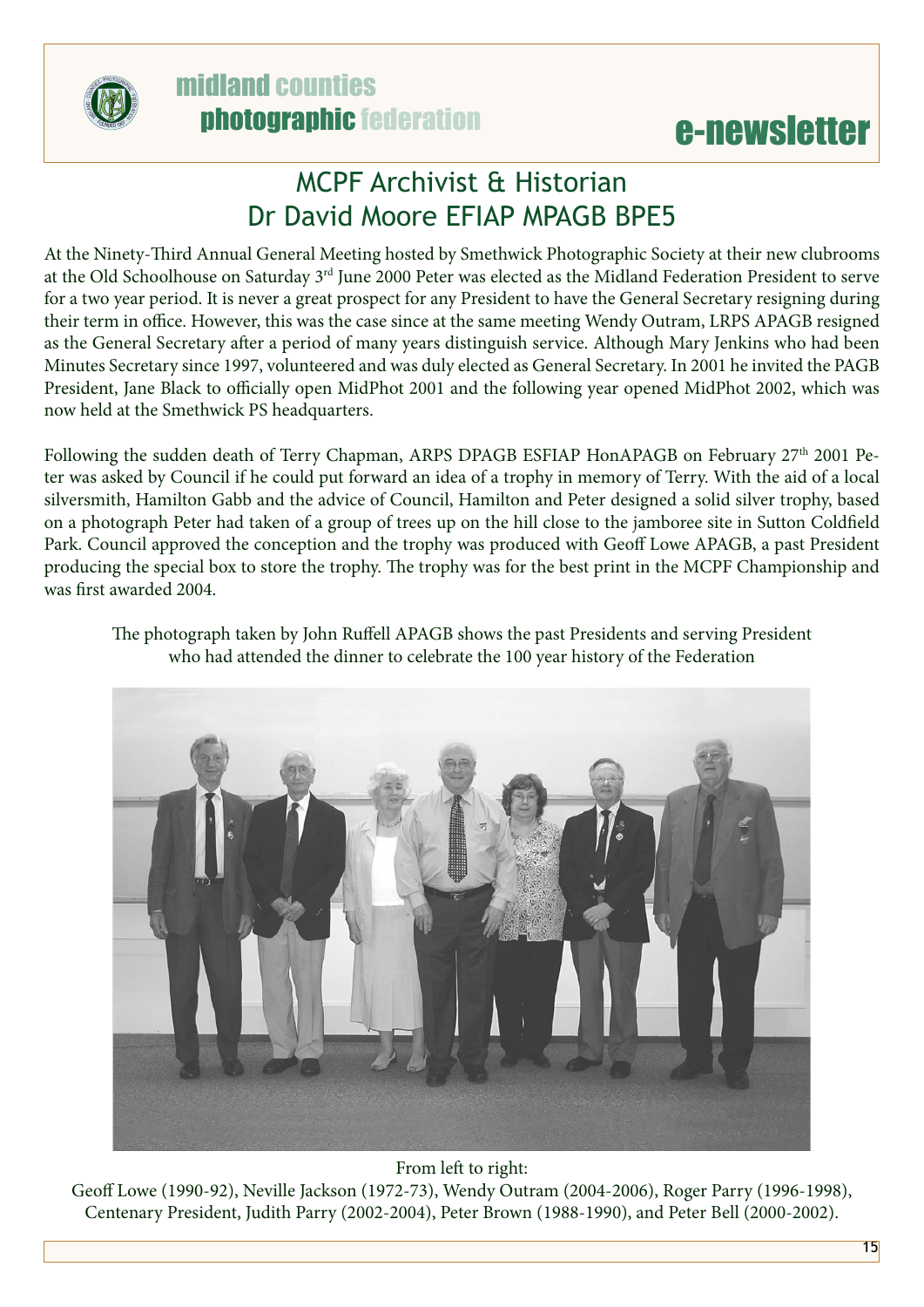

#### MCPF Archivist & Historian Dr David Moore EFIAP MPAGB BPE5

In 2005, Peter was asked by Council to write the history of MidPhot and in 2007 it was published as a Midland Federation document and placed in the Archives, Heritage at the Library of Birmingham. In fact, MidPhot as a name did not commence until MidPhot 77, that was in 1977. However, prior to that date. Sutton Coldfield PS had been running an exhibition in the Sutton Coldfield Town Hall since 1940, originally under the title "Annual Exhibition Old and New" but in 1946 the name was changed to an "Exhibition of Pictorial Photography". This name was to last until the Sutton Society celebrated its twenty first annual exhibitions when the exhibition's name was changed to an "Exhibition of Midland Photography". In March 1963 the exhibition was organised and run by the Sutton Society on behalf of the Midland Counties Photographic Federation that was until 1996 when it was run by the MCPF initially in Solihull before it moved to Smethwick PS. Peter had found the historical research very interesting and time consuming as he had placed a considerable amount of his research into the final document, including photographs of the individual trophies.

Peter resigned from both the Midland Federation Council and the Royal Photographic Society around 2014, having been both a judge and lecturer sponsored by Jessops for over 15 years and a member on Council for about 28 years. He later resigned from the Sutton Coldfield Photographic Society in 2016, due to his heavy commitments in hockey and also that he was no longer taking his camera out with competition photography in mind; it was now only for family photography.

In 2016, he was asked by the Midland Federation if he would write up the distinguished history of the Sutton Coldfield Photographic Society 1939 to 2016 after the Society disbanded due to a lack of members and was officially wound up on March 22nd 2016 after 77 years. Peter recalled the days when over 100 members would crowd into The Friends Meeting House, in Kenelm Road, and anyone who were not in a seat 10 minutes before the evening programme commenced would find themselves standing at the back or even in the doorway, so popular was the weekly meetings.

Peter's wife, Sue of some 33 years, who was his junior by 20 years, suddenly passed away in July 2019, leaving a void in his life. So, as he approached his 89<sup>th</sup> birthday, he joined the Sutton Coldfield Photographic Club, formed from the Fentham PS, not as an active photographer but as someone who just likes to look at good photographic pictures. Peter still enjoys receiving Roger Barker LRPS, excellent Midland Federation Newsletter keeping him up to date with the latest photographic news and simply viewing all the photographs displayed.

As a man his sensitivity to nature and its surroundings and his quiet but catching enthusiasm for ecology has always been demonstrated in his photography. His unselfish giving of himself to anyone interested has always set an example and standard to which many have developed an interest in photography. Without doubt Peter is one of life's true gentlemen with a nothing is too much trouble attitude which I'm quite sure he will continue with in the many years ahead.

[historian@mcpf.co.uk](mailto:historian%40mcpf.co.uk?subject=)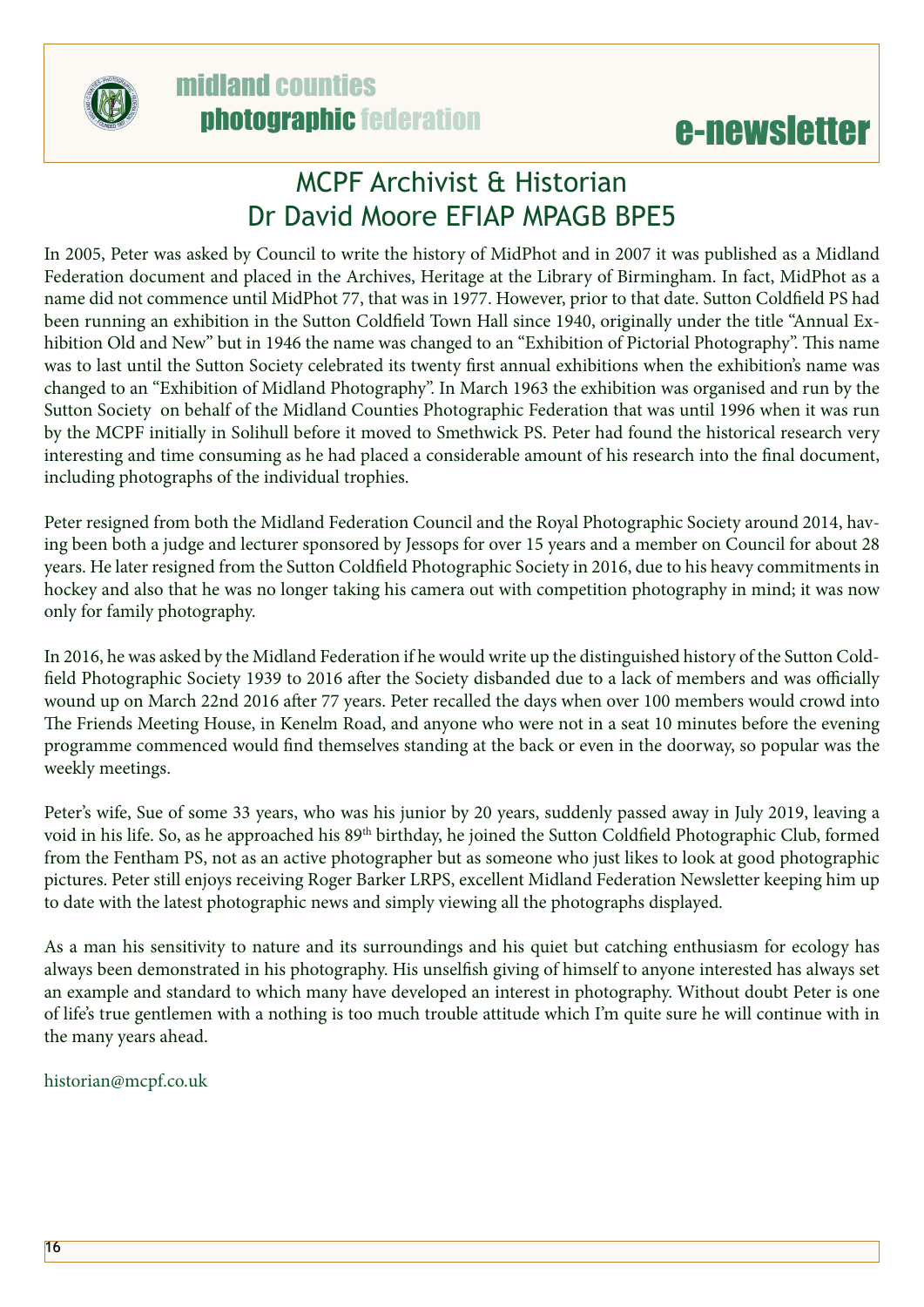

# **@** midland counties<br>
photographic federation<br> **e-newsletter**

#### **Sunday** 12th June **PHOTOGRAPHY** 11am to 4pm **EXHIBITION** 2022

#### **Davy Suite Lea Hall Miners Welfare & Social Club** Sandy Lane, Rugeley. WS15 2LB

#### The Hart School - Photography Competition

The Hart School, Rugeley, have been invited to enter a competition organised by the Camera Club. Judging and prizes will be presented on the day by Paddy Ruske.

**Free Admission** 

Refreshments on sale during the day.

www.rugeleyandarmitagecameraclub.com